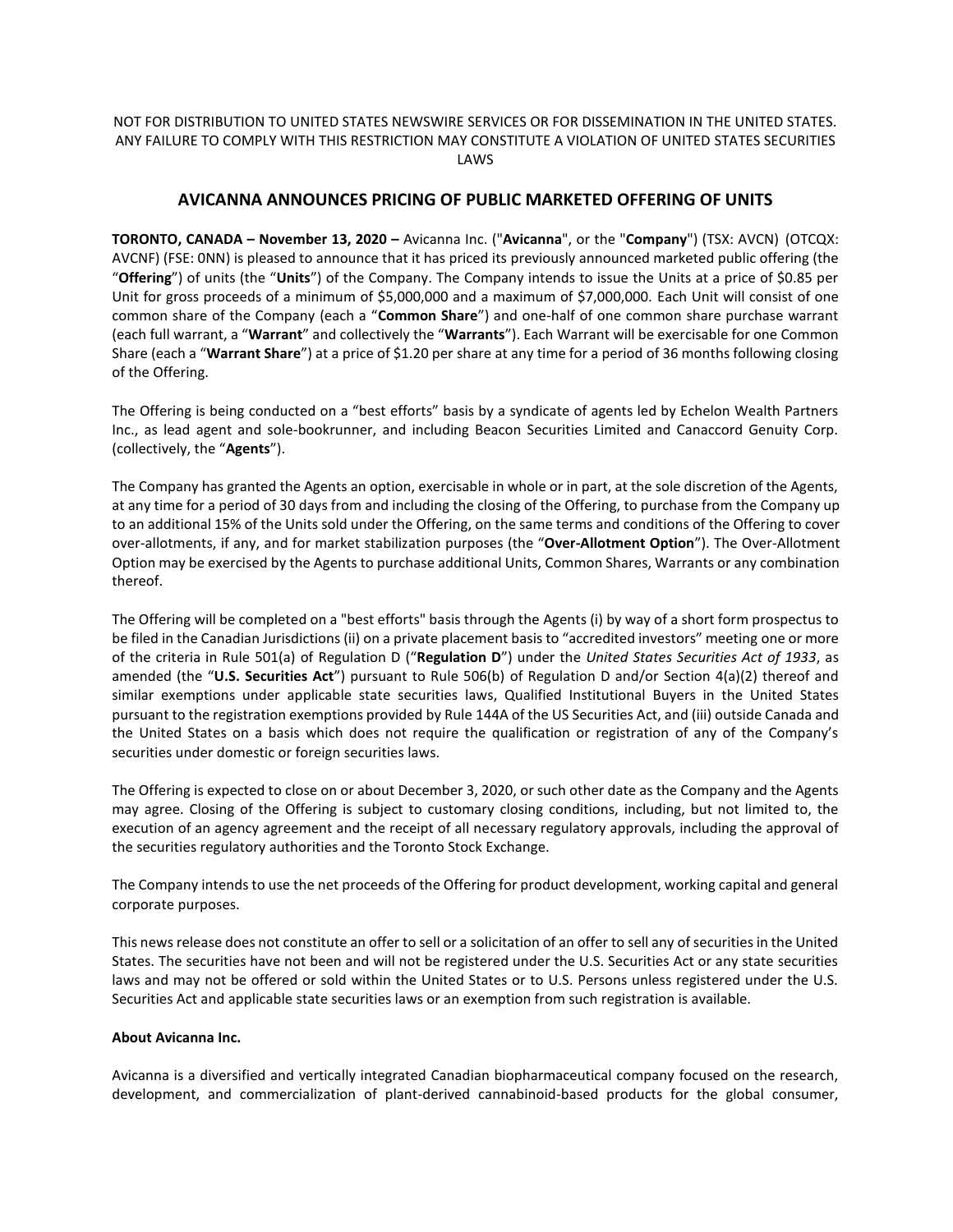medical, and pharmaceutical market segments.

Avicanna is an established leader in cannabinoid research and development, which it primarily conducts at its R&D headquarters in the Johnson & Johnson Innovation Centre, JLABS @ Toronto, Canada and in collaboration with leading Canadian academic and medical institutions. In addition to its developing pharmaceutical pipeline, Avicanna's team of experts have developed and commercialized several industry leading product lines, including:

- Pura H&W™: an advanced and clinically tested line of CBD consumer derma-cosmetic products; and,
- RHO Phyto™: an advanced line of medical cannabis products containing varying ratios of CBD and THC currently available nation-wide across Canada in partnership with Medical Cannabis by Shoppers™, a subsidiary of Shoppers Drug Mart. RHO Phyto is the first strictly medical formulary of advanced "Cannabis 2.0" products, containing oils, sprays, capsules, creams, and gels, all 2 developed with scientific rigour, manufactured under GMP standards and supported by pre-clinical data.

With ongoing clinical trials on its derma-cosmetic (Pura H&W), medical cannabis (RHO Phyto) and a pipeline of pharmaceutical products, Avicanna's dedication to researching the important role that cannabinoids play in an increasingly wider scope of products has been at the core of the Company's vision since its inception. Furthermore, Avicanna's commitment to education is demonstrated through its annual medical symposium, the Avicanna Academy educational platform, and the My Cannabis Clinic patient program through its subsidiary company.

Avicanna manages its own supply chain including cultivation and extraction through its two majority-owned subsidiaries, Sativa Nativa S.A.S. and Santa Marta Golden Hemp S.A.S., both located in Santa Marta, Colombia. Through these sustainable, economical, and industrial scale subsidiaries, Avicanna cultivates, processes, and commercializes a range of cannabis and hemp cultivars dominant in CBD, CBG, THC, and other cannabinoids for use as active pharmaceutical ingredients. Avicanna's Avesta Genetica program specializes in the development and optimization of rare cultivars for commercial production along with feminized seeds for global export. In June 2020, Avicanna made history with a shipment of hemp seeds to the United States of America by completing the first ever export of hemp seeds from Colombia.

SOURCE: Avicanna Inc.

## **Stay Connected**

For more information about Avicanna, visit www.avicanna.com, call 1-647-243-5283, or contact Setu Purohit, President by email at info@avicanna.com.

#### *Cautionary Note Regarding Forward-Looking Information and Statements*

*This news release contains "forward-looking information" within the meaning of applicable securities laws. Forwardlooking information contained in this press release may be identified by the use of words such as, "may", "would", "could", "will", "likely", "expect", "anticipate", "believe, "intend", "plan", "forecast", "project", "estimate", "outlook" and other similar expressions. The forward-looking information contained in this news release is based on certain key expectations and assumptions made by the Company, including expectations and assumptions regarding the terms, timing and potential completion of the Offering, satisfaction of regulatory requirements in various jurisdictions and the use of proceeds from the Offering.* 

*Forward-looking information is not a guarantee of future performance and is based upon a number of estimates and assumptions of management in light of management's experience and perception of trends, current conditions and expected developments, as well as other factors relevant in the circumstances, including assumptions in respect of current and future market conditions, the current and future regulatory environment; and the availability of licenses, approvals and permits. Although the Company believes that the expectations and assumptions on which such forward-looking information is based are reasonable, undue reliance should not be placed on the forward-looking*